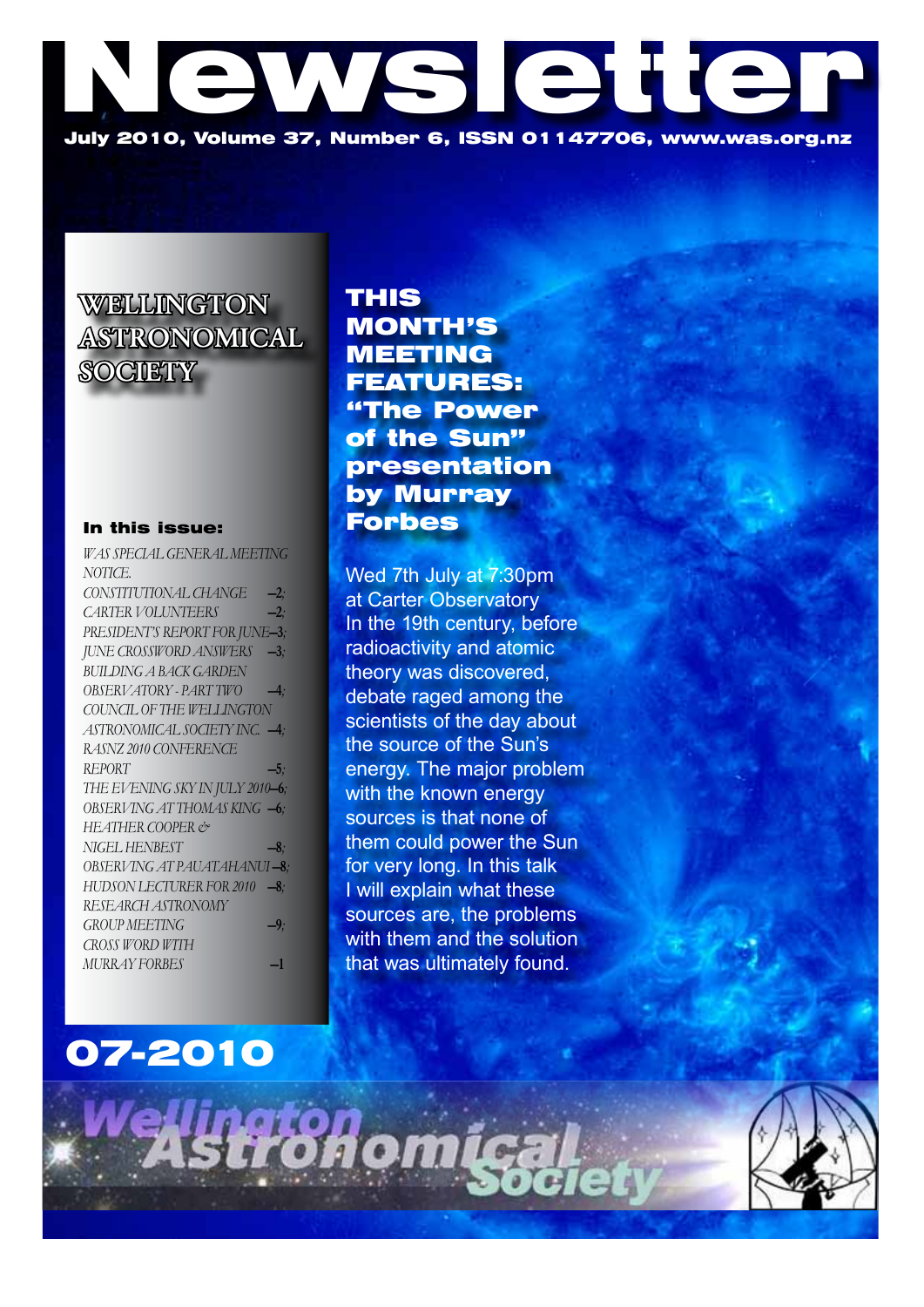

### WAS Special general Meeting Notice. Constitutional change

A Special General Meeting will be held at 7:30 pm on Wednesday 4th August at Carter Observatory before the normal monthly meeting scheduled for that night.

The following change to the Quorum requirements for General Meetings has been moved:

#### Current wording:

*Section 16 (7) The quorum for all General Meetings of the Society shall be 25 Ordinary, Associate, Family or Life Members present in person. No business shall be transacted at any General Meeting unless a quorum is present at the commencement of such meeting. If within 30 minutes from the time appointed for the holding of the meeting a quorum is not present, the meeting if convened upon the requisition of the members shall be dissolved.*

*In any other case, the meeting may be adjourned by the chairperson to such time and place as he or she may appoint.*

### Proposed wording:

*Section 16 (7) The quorum for all General Meetings of the Society shall be calculated from the total number of all Ordinary, Associate, Family or Life Members of the Society. This quorum will be either 25% of the total number or 25 such Members, whichever is the lesser amount. No business shall be transacted at any General Meeting unless a quorum is present at the commencement of such a meeting. If within 30 minutes from the time appointed for the holding of the meeting a quorum is not present, then* 

### CARTER VOLUNTEERS

Remember we are now based at the New Carter Observatory and at the first meeting at Carter I called for volunteers to assist in the running of the very famous Thomas Cooke Refractor at Carter on Saturday evenings. Carter will be open to the public every Saturday evening and the Wellington Astronomical Society will be assisting in running this telescope and maybe another as well.

The response for volunteers was very encouraging and we have 15 names down as volunteers. Claire from Carter will be in

*the meeting shall stand adjourned to the next scheduled normal meeting date, place, and time, and if at the adjourned meeting a quorum is not present within 30 minutes from the time appointed for the meeting the number of persons present and entitled to vote at the expiration of that time shall constitute a quorum.*

#### Explanation:

When the number 25 was originally put in the constitution we had about 100 members. In 2008 we did not have 25 members available at the November meeting and the AGM had to be postponed to December. The current paid up membership is about 70 so a quorum of 25% would be about 17. This approach to quorum definition would minimise the risk of failing to meet quorum if membership or attendance numbers should fall again and defines a method to ensure a quorum at the next meeting.

The proposed adjournment sub clause constrains opportunity for a hostile takeover to take place. It is suggested that discussion be allowed about the actual percentage and number etc and if someone wants to propose amendment(s) to this motion then that should be in order.

If a proposed amendment is adopted then the new substantive motion should be put to a separate vote and if the amendment fails then the original motion should be put to the vote or other amendments be considered.



touch by e-mail with each of you as to how the roster will work. Remember we are getting the full use of these facilities for our meetings once a month for nothing.

When we were at the Royal Society Rooms we were paying up to \$1000 per year. So any contribution you make will be a huge saving for the society. So think of it as your contribution to help the society to save some money.

This is being moved as an SGM rather than at the AGM so that it can be in effect by the next AGM.

It is also moved that the Registered Office be amended:

#### Current wording:

*Section 20. (1) The registered office of the Society shall be situated at Science House, Turnbull Street, Thorndon, WELLINGTON, or such place as the Council shall decide from time to time.*

### Proposed wording:

*Section 20. (1) The registered office of the Society shall be situated at Carter Observatory Botanic Gardens Upland Road WELLINGTON, or such place as the Council shall decide from time to time.*

#### Explanation:

As we no longer meet at RSNZ it seems more appropriate to have Carter as our registered street address where we have a number of members on staff.

Proposed: *John Talbot* Seconded: *Gordon Hudson* Dated: 30-May-2010

Royal Astronomical Society of New Zealand Email Newsletter Number 115, 20 June 2010 www.rasnz.org.nz/

### **Contents**

- *1. Phil Yock Honoured*
- *2. The Solar System in July*
- *3. Lunar Eclipse June 26-27, and Others*
- *4. ANZ SKA Test*
- *5. Quiet Skies Key to SKA Bid Success?*
- *6. 50 Years of SETI*
- *7. Herschel Finds a Hole in Space*
- *8. Cosmic Essays*
- *9. RASNZ in Wikipedia*

*10. How to Join the RASNZ*

*11. Quotes*

*If you would like a copy of the newsletter please ask John Homes or John Talbot to forward by email*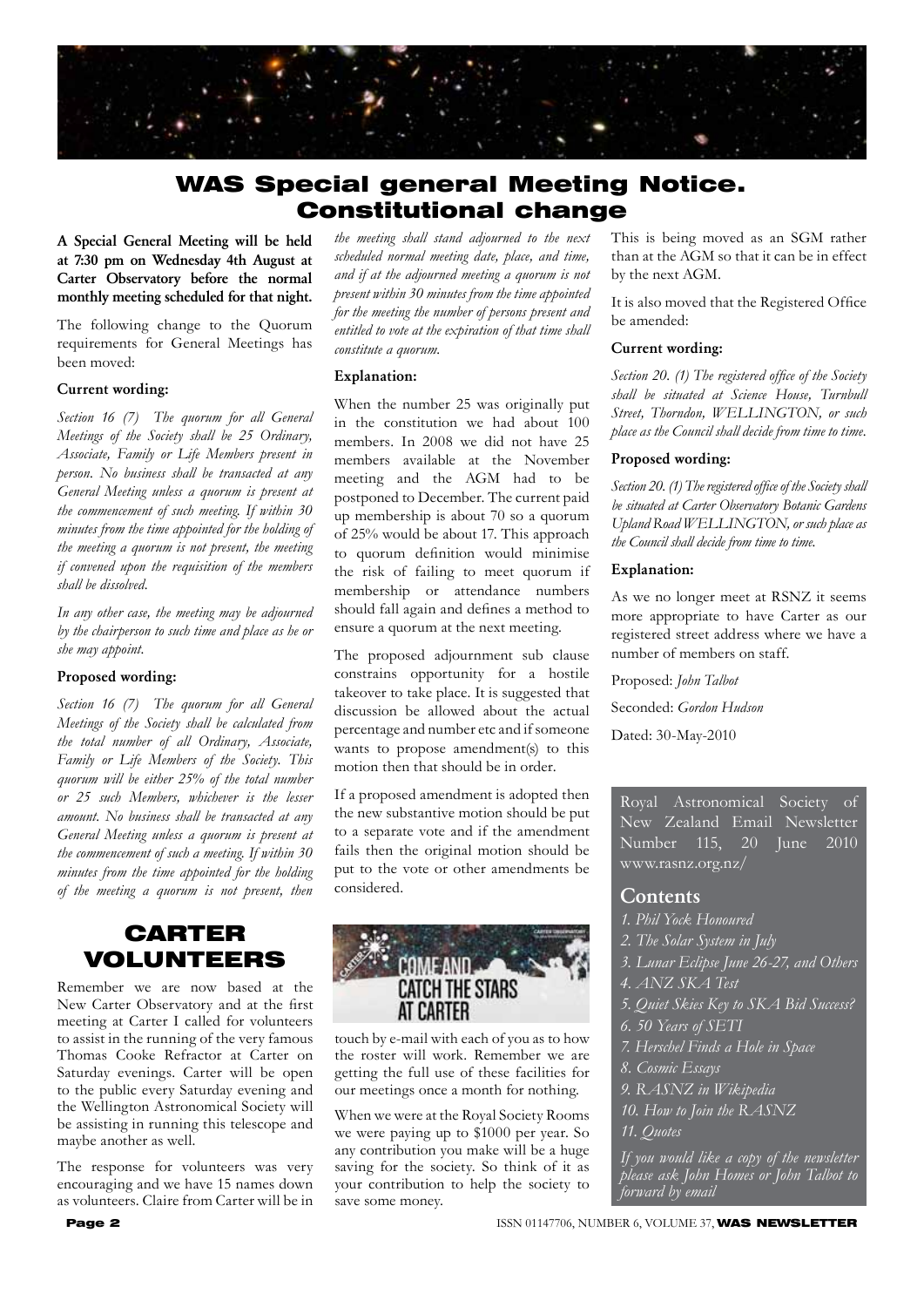

### PRESIDENT's REPORT FOR JUNE

The June talk at the new Carter Observatory was presented by Hari Mogosanu, our newsletter editor.

She talked to us about the star cluster "the Pleiades" (Matariki, Subaru, Seven Sisters) this was a most enlightening talk. Thanks Hari.

After Hari's talk we were supposed to go into the new planetarium where John Field was to present the Night Sky for us. However owing to a technical hitch with Hari's Mac to the Carter system we changed around and went into the planetarium first which gave Hari time to sort out the connection problem with her Mac. All worked out nicely in the end.

The monthly Night Sky at the Pauatahanui observatory had to be cancelled because of the ground conditions at the site. I visited the site earlier in the day on my way to the opening of JohnField's new observatory and found the ground very boggy and not suitable for walking on unless you had gumboots and that is not good as mud could get inside the observatory. The weather at the time was raining but by 7:00 PM it cleared and stars were out but we had already cancelled owning to the ground condition.

The new Research Group meeting will begin at the July meeting starting at 6:30 PM one hour before the main meeting

when Murray Forbes will be the main speaker. If you are interested in taking part but can't make the meeting let John Talbot or me know.

At the August meeting we have set down as a Special Meeting to discuss and alter the constitution in preparation for this years AGM.

The Filters that WAS ordered from SBIG in the USA have arrived unfortunately we had to pay GST on these as the total cost came to over \$1600NZ.

The filters have been fitted to the filter wheel and have been tested on the telescope. However before I can start doing CCD Photometry I need to observe a series of Standard Stars which will test out the optics in my telescope.

The observing of the partial Lunar eclipse from Tawa College was cancelled because of the bad weather. We are not having a lot of luck with observing lately because of bad weather.

The Volunteer programme running at Carter for WAS members to assist Ross Powell on a Saturday evening seems to be going alright but we could do with some more volunteers. Those members who put there names on the list should contact Ross as we have to keep this program running.

In July there are some interesting events coming up.

On July 9-10-11 there is the Gissy Gathering, this is a weekend for Astrophotographers at John Drummond's place in Gisborne for details see John's website www.possumobservatory.co.nz

On July 15th Heather Cooper & Nigel Henbest from the UK will be giving a presentation at Carter, for details go to Carters website www.carter.org

On the 30th June the Carter Observatory ownership will be transferred over to the 'Wellington Museums Trust' (WMT) this means all staff will also be transferred to the WMT but the trust is still owned by the Wellington City council.

Remember we have a grazing occultation occurring on July 21st passing through Pukerua Bay and heading over to the Wairarapa. For more details come along to the Research Group meeting (see details page 9) on July 7th at Carter, starting early at 6: 30 PM.

Finally the Old Carter Planetarium has been sold to the Northland Astronomical Society and left Wellington on a truck on Wednesday and arrived in Whangarei on Friday 25th June. They hope to have it up an running by the end of this year or the beginning of next year. It will be rebuilt on the Manu Museum complex grounds on the edge of the city where their observatory is placed.

### June Crossword answers *name of a cult sci fi/comedy series; 2. DEWCAP' used to prevent moisture condensing on a*

Across 1. REDPLANET, Mars; 5. ZODIAC, also a small inflated rubber boat; 9. *CLUSTER' An open or globular ...; 12. SMC' satellite galaxy to the Milky Way; 15.*  SCHMIDT, type of telescope; 16. AZIMUTH, horizontal angle around the sky; 17. *DINOSAURS' an asteroid may have done them in; 22. DARWIN' proposed theory*  of evolution; 26. SOHO, satellite observatory studying the Sun; 28. HALO, angels and galaxies both have one; 31. NEAREARTHOBJECT, NEO (abbrev); 33. POLARIS, The North Star; 35. VIRGO, Constellation with Spica; 36. MESSIER, a catalogue; 37. *ICE' frozen liquid; 40. DAY' 24 hours; 41. BINARY' a double star; 43. LEO' A lion circling the Earth; 45. ION, an arrested atom; 46. LATITUDE, allow some leeway; 49.* CANOPUS, Autahi; 51. REFLECTOR, type of telescope; 52. RUTHCRISP, Carter *Observatory's public telescope; 53. PELE' volcano on Io;*

Down 1. REDDWARF, Main Sequence stars cooler  $\mathcal C^*$  smaller then the Sun, also the

**WAS NEWSLETTER** VOLUME 37, NUMBER 6, ISSN 01147706 **Page 3** 

telescope; 3. ECLIPTIC, plane of Earth's orbit around the Sun; 4. MASS, I weight 6 times less on the Moon, but still have the same ???; 6. EARTH, Tellus; 7. KIWI, New Zealander; *8. LMC' could be mistaken for a cloud; 9. CEPHEID' A type of pulsating variable star,*  often used for distance measurements; 10. HST, an orbiting telescope; 11. HOUR, unit of time; 13. GAS, solid, liquid or ...; 14. NADIR, opposite to zenith; 18. LONGITUDE, Latitude and ?; 19. UFO, flying saucer; 20. ECLIPSINGBINARY, clip singer in bay (anagram); 21. IO, One of the Galilean satellites; 23. ANDROMEDA, Largest galaxy *in the Local Group; 24. ASTEROID' road site (anagram); 25. SHEPHERD' astronaut; 27. HELIUM' second most common element; 29. VENUS' a very cloudy planet; 30.*  LOKI, volcano on Io; 32. REDGIANT, A type of star whose core hydrogen has been used up.; 34. ATOM, smallest indivisible piece of a element; 38. SIDEREAL, star time; 39. BAR, some spiral galaxies have one; 42. *VEGA*, alpha Lyr; 44. ECLIPSE, to block light from another object; 47. TAURUS, You don't want this constellation in a China shop; 48. NOON, mid-day; 50. NOVA, a new star;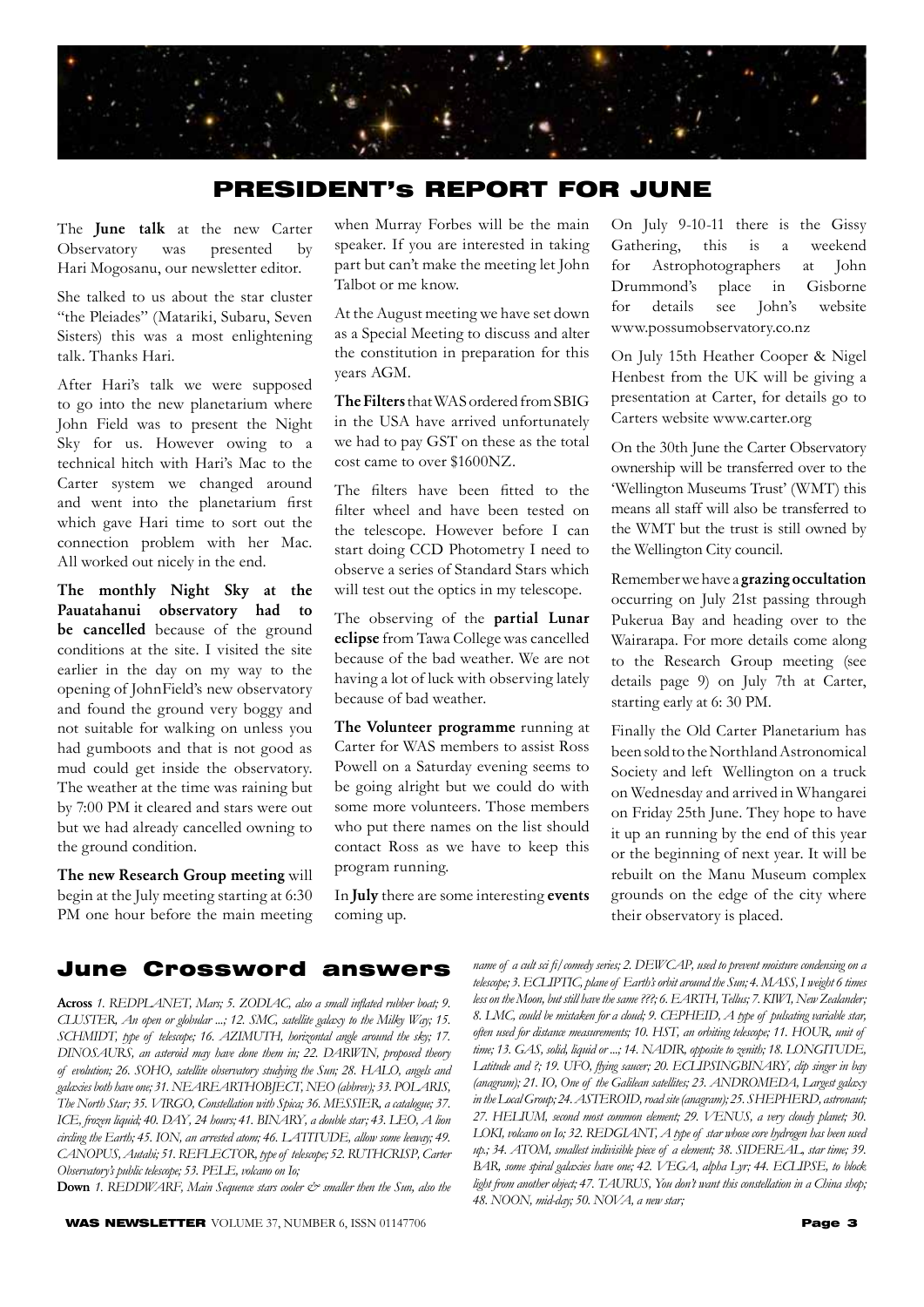

### Building a back garden observatory - part two

### *by John Field*

Last month I discussed what you should think about prior to commencing building a backyard observatory. In this month's article I will go through process in which the floor of my back yard observatory was built.

In late 2009 purchased a 2.3 meter Sirius Dome and a Takahashi TS-225 Schmidt-Cassegrain telescope and EM200B mount and pier from Anne Stark that belonged to her late husband Bevan Burgess; both were Was members for many years. The dome and telescope had been installed on their property in Te Horo. The dome was dismantled and stored in my garage until work could commence in April 2010.



#### The Plan

The design of the foundations consisted of a central 650mm square by 1m deep steel reinforced concrete mass on to which the telescope pier would be mounted. Surrounding this were 4 piles for the inner floor joists and an outer ring of eight piles for the outer floor joists. The plies consisted of 150mm square H4 treated timber and the floor and joists of treated timber and plywood. The dome would then be bolted on to the plywood deck. The central mount for the pier would

be separate to the floor and dome to ensure that no vibration would be transmitted to the telescope. Power and data cables will be run from the garage to the dome.

#### Construction

For the actual construction I engaged the services of a builder, Hein, with myself acting as general helper. This made the construction much faster, easier and led to much better job than trying to do this as a DIY project! The actual floor design is similar to a standard house but on a much more compact area. The project was done over three weekends.

#### Day One

We marked out the position of the central pier and the piles. These were then augured out the holes with the aid of a machine. Stokes Valley clay is not the easiest to dig through and we discovered a large number of rocks and other items causing us lots of "fun". Once dug out the holes were cleared and the wooden piles cut to suite the holes and slope of the ground.

#### Day Two

A wooden box was made for the central pier and a template was made for inserting the bolts for mounting the pier after the concrete had been poured. All the holes were cleared on any debris and in the case of most after a rainy few days a lot of water! Polystyrene sheets were place between the inner four piles and the central pier to act as vibration absorbers. The concrete arrived half an hour early leading to a little extra stress.

Continued on page 9

### COUNCIL OF THE WELLINGTON ASTRONOMICAL SOCIETY INC.

*President:*  Gordon Hudson gordon@kpo.org.nz Ph 04 236 5125

*Vice-President*: Roger Butland roger.j.butland@xtra.co.nz Ph 04 478 0419

*Secretary:* Ross Powell rossapowell@hotmail.com Ph 04 389 9765

*Treasurer:* John Talbot john.talbot@xtra.co.nz Ph 04 293 4620

*Newsletter Editor:*  Haritina Mogosanu editor@was.org.nz

### *Committee*

Frank Andrews frank.andrews@paradise.net.nz Chris Mongatti chrismon@xtra.co.nz Mob o<sup>21</sup> 890 222 John Homes

john.homes@actrix.co.nz

Aline Homes aline.homes@actrix.co.nz

*Positions Outside Council Email newsletter* Murray Forbes murray\_forbes@xtra.co.nz

www.was.org.nz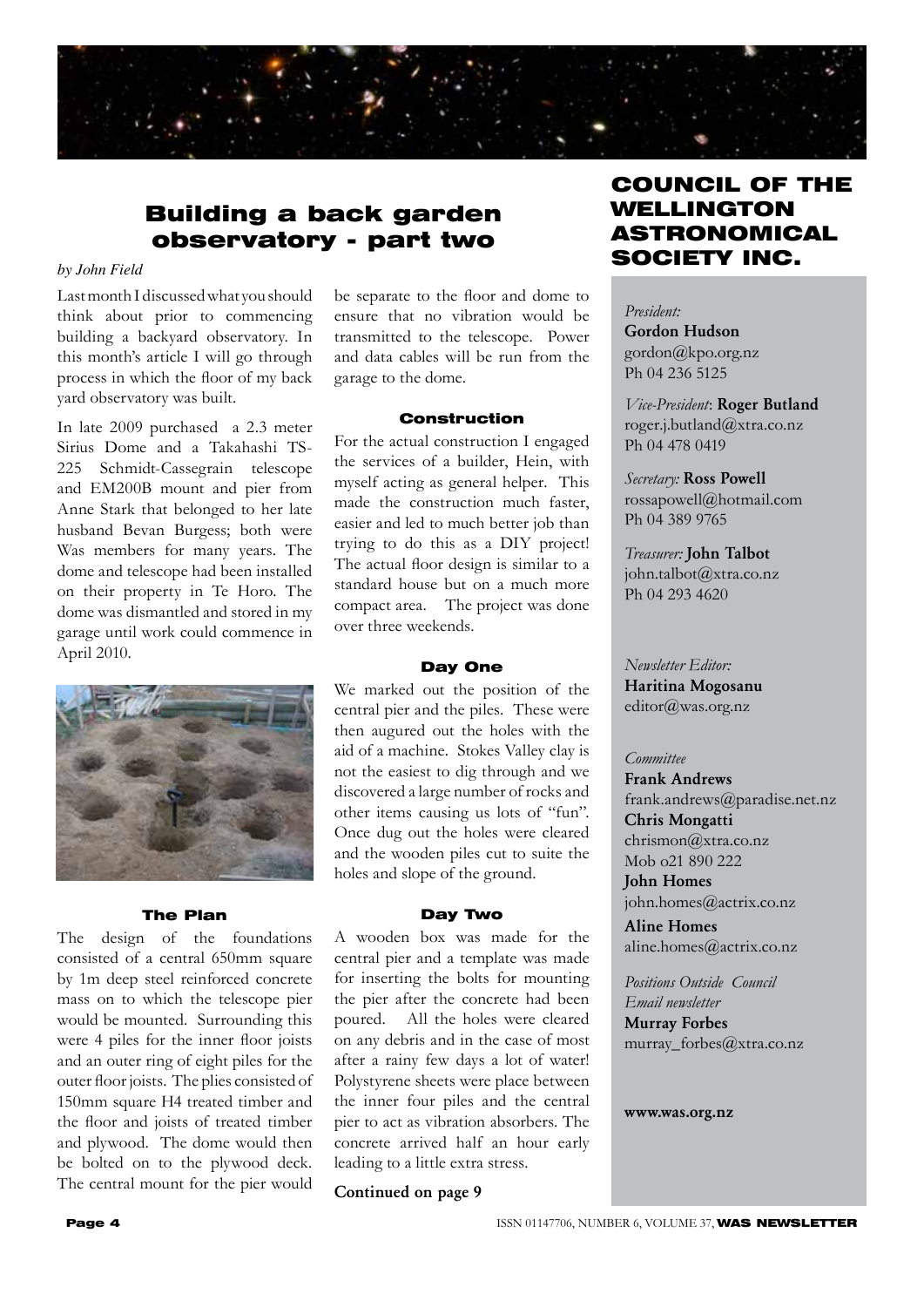

### RASNZ 2010 Conference Report

*by Martin Unwin: Canterbury Astronomical Society, edited and adapted by John Field* The 2010 RASNZ Annual Conference was held in Dunedin over the weekend of 29-30 May.

The conference had to compete with some determined interference from the elements, following a week of wet weather which culminated in road closures throughout coastal South Canterbury and Otago. An unexpected event happened for the organisers on Friday during the afternoon excursion up the venerable Taieri Gorge railway line. The train was delayed for nearly four hours as freshly minted waterfalls bought down slips which had to be manually dug out by the train crew and work gang. This gave plenty of opportunity for attendees to chat, and not all about the weather! But once the opening session got underway - albeit a little late - the rest of the operation ran very smoothly, reflecting a great effort from the local organisation committee and the Dunedin Astronomical Society.

Of the three conferences I have been to during my brief involvement with RASNZ this was easily the best in terms of having a variety of interesting talks pitched at a level which was accessible to relative newcomers while offering plenty of meat for more experienced attendees. For the benefit of those who missed out, here are some of the highlights - very much my own personal selection, but hopefully enough to give the flavour of the event, and to encourage more people to attend next year's conference in Napier.

Bill Allen opened the conference with an extended talk on 50 Years as an Amateur Astronomer. Bill was heavily involved with CAS during its early years, while studying electrical engineering at UC, and later with the Beverly Begg Observatory in Dunedin. His Blenheim observatory now hosts the Yock-Allen telescope, part of an international network dedicated to studying the optical after-glow of gamma ray bursts. His remarkable record shows just how much can be achieved by a committed amateur.

At the other end of the conference, Dr Stuart Ryder (Australian Gemini Scientist, Anglo-Australian Observatory) gave a public lecture on supernovae, following up an earlier presentation on hunting

out supernovae in heavily dust-obscured galaxies. Dr Ryder's talk emphasised the increasing importance of laser guide star adaptive optics, thereby highlighting what turned out to be a significant theme of several other presentations: the rate at which technological advances are changing the face of astronomy. In one of these talks, Steve Gibson (UC) described his doctoral project to design and build a prototype high resolution astronomical spectrograph for 1-4 m class telescopes.

Another talk by Industrial Research Ltd. scientist (and amateur astronomer) Warwick Kissling, looked at some of the mathematics behind both Steve Gibson's and Stuart Ryder's projects. Despite the unlikelysounding title (Zernike Polynomials and their Applications in Optics and Astronomy), this talk showed how optical defects such as coma and astigmatism can be identified and corrected in real time, thereby underpinning the success of adaptive optics. But the prize for the most awe-inspiring look at technology was surely the talk by Dr Sergei Gulyaev's (Director of the Institute for Radiophysics and Space Research, AUT University) on the Square Kilometre Array (SKA) and AUT's radio telescope. If completed as currently envisioned by Dr Gulyaev, SKA will turn radio astronomy into a global scale phenomenon. In one version of these plans New Zealand may even have a role to play by hosting at least one, and possibly two elements of the Australian SKA Pathfinder (ASKAP) telescope.

Canterbury's Professor John Hearnshaw presented two informative talks, one detailing a new programme at Mt John using the Hercules spectrograph to detect Earth-mass planets orbiting either alpha Cen A or B, and another describing some unusual perturbations in the orbit of the binary star í Octantis. The most natural interpretation of these is that they are due to an unseen planet with about 2.5 Jupiter masses but this explanation works only if the planet is in a precise 5:2 resonance with the binary, an orbit which current theory predicts should be highly unstable.

Karen Pollard gave an overview of Astronomy at the University of Canterbury, covering not only the academic and research programme but also some of their public outreach. My vote for the best talk of the conference goes jointly to two of Karen's PhD students, Emily Brunsden and Florian Maisonneuve, who described their work in the rapidly developing sub-discipline of astroseismology. Emily (in the first year

of her studies) gave a concise introduction to the topic, which is concerned with vibrational physics in stars. These vibrations are analogous to the vibrations in musical instruments, and provide a window into the deep internal workings of a star. Florian (now in his final year) followed this up with a detailed look at one of his target stars, showing how the high resolution spectroscopic data (once again, provided by Hercules) allows the pulsations to be broken down into individual components, each with its own characteristic frequency and mode of pulsation. Having identified the dominant modes, the challenge is then to build plausible mathematical models of the stellar interior which are consistent with observations. To go beyond the All going well we hope to arrange for Emily to give a talk to CAS on this topic later in the year.

Light pollution rated two presentations, including a brief but encouraging report by Gregor Morgan of the Dunedin Astronomical Society on their efforts to promote sensible lighting practices to the Dunedin City Council. Gregor described how he and his fellow members took advantage of a new walkway development along the Otago Harbour foreshore, featuring effective and well designed pathway lighting with minimum light spill, to present the council with an appropriate award. Only one small step, as Gregor hastened to point out, but a great example of what can be done at the local level to raise council awareness. Later, Steve Butler of the RASNZ DarkSkies Group gave an overview of the activities, highlighting their successes and identifying some of the (many) remaining challenges. A key theme was the importance of ensuring that properly worded statements are included in relevant council planning documents. Mundane, perhaps, but this is how public policy operates.

Dr Thomas Richards of Variable Stars South (VSS, which started out as the Variable Star Section of RASNZ, under Dr Frank Bateson) spoke on The Lure of Eclipsing Binary Stars. Always entertaining, Tom emphasised both the astrophysical importance of these objects and the rewards they offer for amateur observers because of their fast-changing behaviour. This is important work that CAS could, and should, be involved in, and we hope to arrange for Tom to give a follow-up talk online to a forthcoming monthly meeting. Equally entertaining was Denis Sullivan's talk Why are White Dwarf Stars so Interesting?

Continued on page 8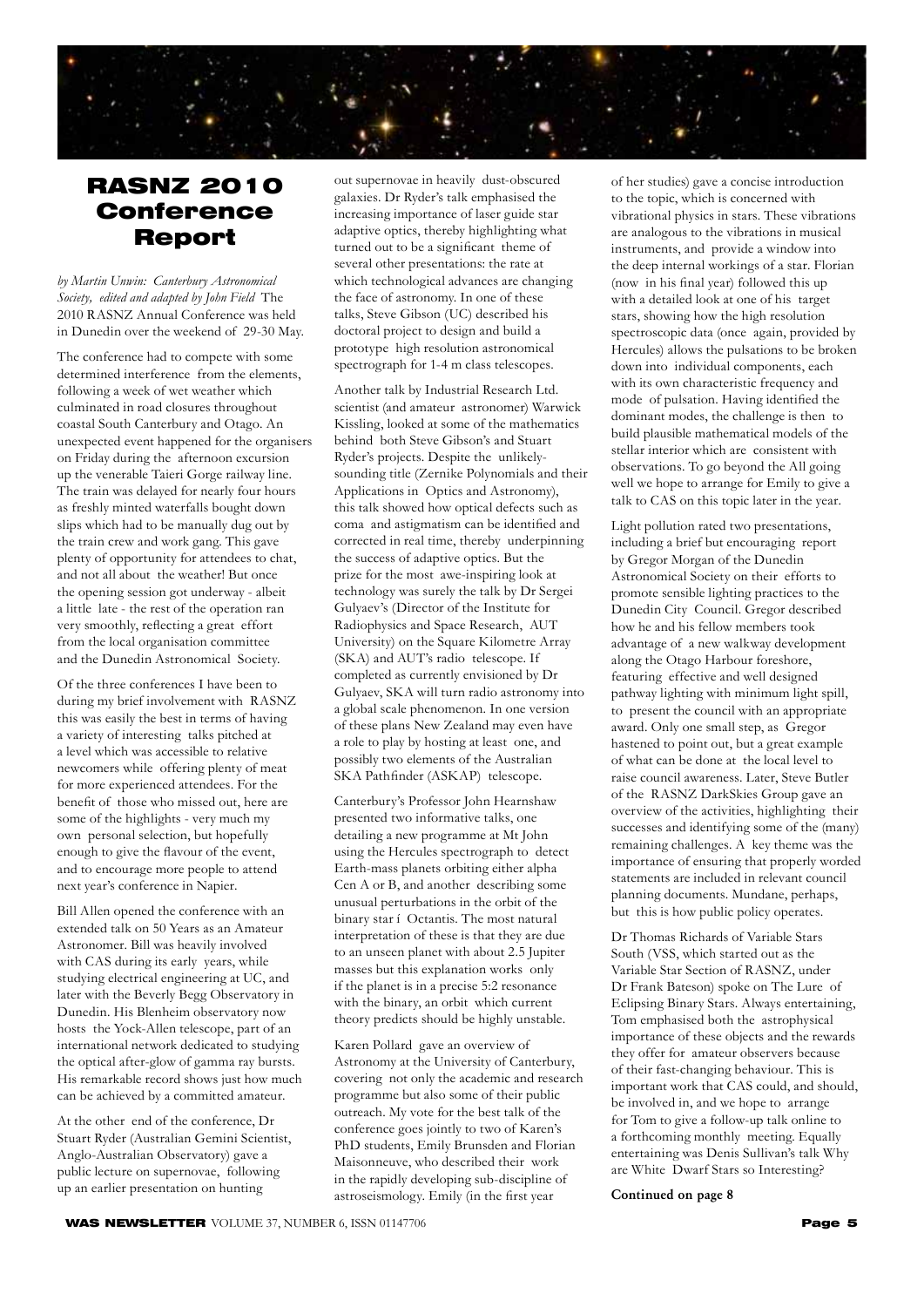

### The Evening Sky in July 2010

Venus, the brilliant 'evening star' (planet really), appears in the northwest soon after sunset. It sets in the dark mid-evening sky making it an eye-catching object. It is bright enough to cast shadows in dark places. In a telescope its shape is like the moon just after first quarter. Venus is the same size as the earth and around 150 million km from us this month.

Venus, Mars and Saturn make a line up the northwest sky most of July. Mars is the fainter of the three and has a reddish tint. At the beginning of the month the three planets are equally spaced. By mid-July Venus and Mars will have moved closer to Saturn. At the end of the month Mars will be passing Saturn, making a widely spaced pair of 'stars' above Venus. This is all line-of-sight, of course: Mars is around 280 million km from us, on the far side of the sun, while Saturn is 1480 million km away. Mars is too small to be of interest in a telescope now. Saturn is worth a look. Its rings are nearly edge-on, looking like a spike through the globe of the planet. In July Mercury begins its best evening appearance of the year. At the end of the month it will be low in the early evening sky, on a line down from Mars and Venus.

Sirius, the brightest true star, sets in the southwest in early twilight twinkling like a diamond. Canopus, the second brightest star, is in the southwest at dusk. It swings down to the southern skyline before midnight then climbs into the southeast sky through the morning hours. Canopus is a truly bright star:

13 000 times the sun's brightness and 300 light years\* away.

South of the zenith are 'The Pointers', Beta and Alpha Centauri. They point

to Crux the Southern Cross on their right. Alpha Centauri is the third brightest star in the sky. It is also the closest of the naked eye stars, 4.3 light years away. And it is a binary star: two sun-like stars orbiting each other in 80 years. A telescope magnifying 50x will easily split the pair. Beta Centauri, like most of the stars in Crux, is a bluegiant star hundreds of light years away.

Arcturus, in the north, is the fourth brightest star in the sky, and the brightest in the northern hemisphere. It is 120 times the sun's brightness and 37 light years away. When low in the sky Arcturus twinkles red and green. It sets in the northwest around midnight.

East of the zenith is the orange star Antares, marking the heart of the Scorpion. The Scorpion's tail, upside down, is stretched out to the right of Antares making the 'fish-hook of Maui' in Maori star lore. Antares is a red giant star: 600 light years away and 19 000 times brighter than the sun. Red giants are dying stars, wringing the last of the thermo-nuclear energy out of their cores. Big ones like Antares end in massive supernova explosions. Below Scorpius is 'the teapot' made by the brightest stars of Sagittarius. It is also upside down in our southern hemisphere view.

The Milky Way is brightest and broadest in the east toward Scorpius and Sagittarius. In a dark sky it can be traced up past the Pointers and Crux, fading toward Sirius. The Milky Way is our edgewise view of the galaxy, the pancake of billions of stars of which the sun is just one. The thick hub of the galaxy, 30 000 light years away, is in Sagittarius. The actual centre is hidden by dust clouds in space. A scan along the Milky Way with binoculars shows many clusters of stars and some glowing gas clouds.

The Large and Small Clouds of Magellan, LMC and SMC, look like two misty patches of light low in the southern sky. They are easily seen by eye on a dark moonless night. They are galaxies like our Milky Way but much smaller. The large cloud is 160 000 light years away; the small one 200 000 light years.

Jupiter (not shown) rises in the eastern sky around 11 pm mid-month. It is the brightest 'star' in the late night sky and shines with a steady golden light. Binoculars show the disk of Jupiter and perhaps one or two of its bright moons. A small telescope easily shows all four moons and stripes in Jupiter's clouds.

*\*A light year (l.y.) is the distance that light travels in one year: nearly 10 millin million km or 1013 km. Sunlight takes eight minutes to get here; moonlight about one second. Sunlight reaches Neptune, the outermost major planet, in four hours. It takes four years to reach the nearest star, Alpha Centauri.*

Notes by Alan Gilmore, University of Canterbury's Mt John Observatory, P.O. Box 56, Lake Tekapo 7945, New Zealand. www.canterbury.ac.nz

### OBSERVING AT THOMAS KING

All public observing evenings will be held at the Thomas King Observatory run by our Observatory Director Ross Powell. from 7:30. There are public observing evenings at the Thomas King every FRIDAY starting as soon as it gets dark depending on the weather. Ring Ross on 389 9765.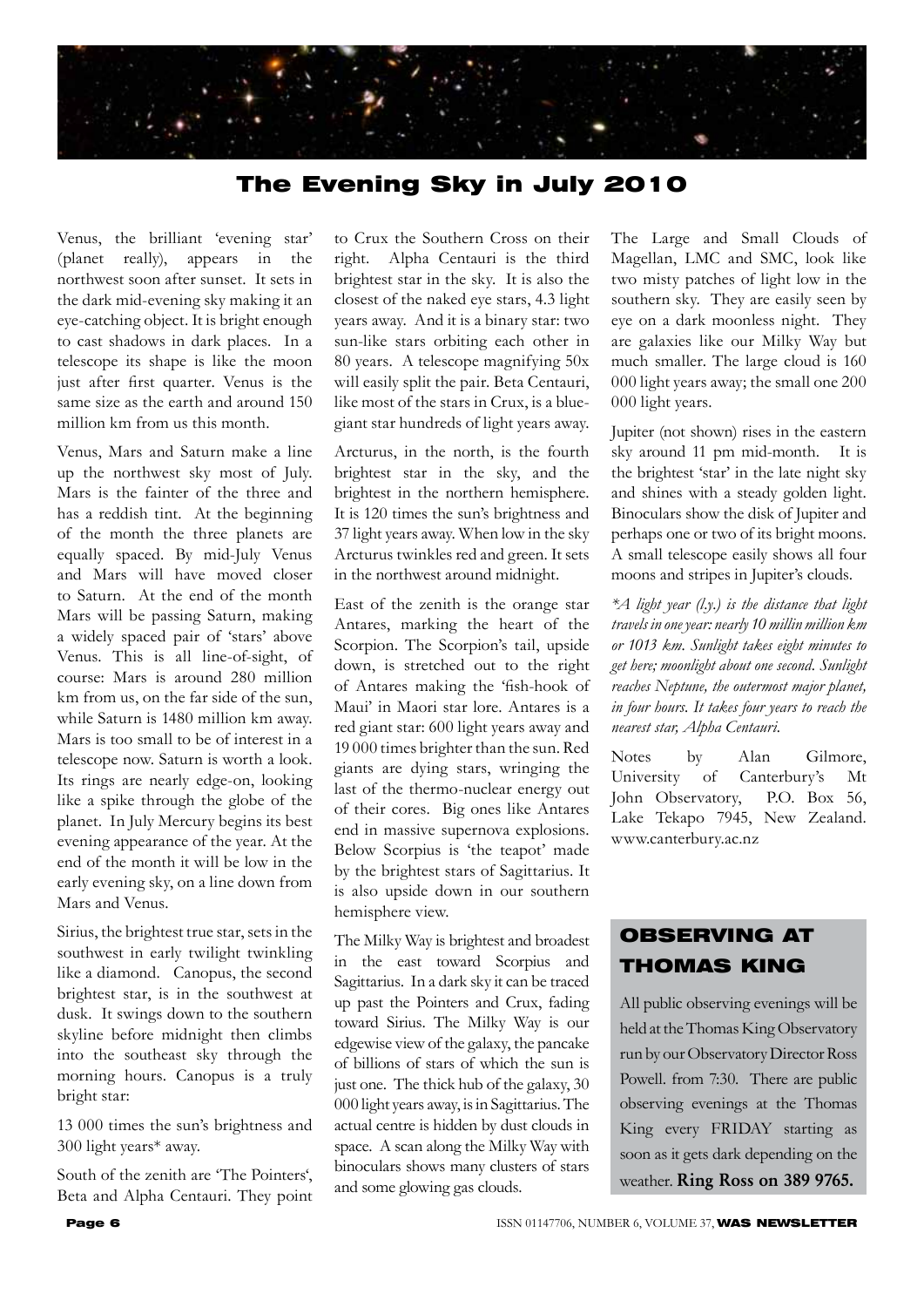



#### Evening sky in July 2010

To use the chart, hold it up to the sky. Turn the chart so the direction you are looking is at the bottom of the chart. If you are looking to the south then have 'South horizon' at the lower edge. As the earth turns the sky appears to rotate clockwise around the south celestial pole (SCP on the chart). Stars rise in the east and set in the west, just like the sun. The sky makes a small extra clockwise rotation each night as we orbit the sun.

Venus, the brilliant 'evening star', is seen in the northwest at sunset and sets mid evening. Mars and Saturn are above Venus. At the end of the month Mercury appears below Venus. Sirius, the brightest real star, sets in the southwestern twilight. Canopus, the second brightest star, is low in the southwest and swings down to the southern horizon later. The Pointers and Crux, the Southern Cross, are south of the zenith. Orange Arcturus in the north often twinkles red and green. The Scorpion is on its back high up the eastern sky with Sagittarius below it. Jupiter (not shown) rises in the east around 11 pm.

Chart produced by Guide 8 software; www.projectpluto.com. Labels and text added by Alan Gilmore, Mt John Observatory<br>of the University of Canterbury, P.O. Box 56, Lake Tekapo 7945, New Zealand. www.canterbury.ac.nz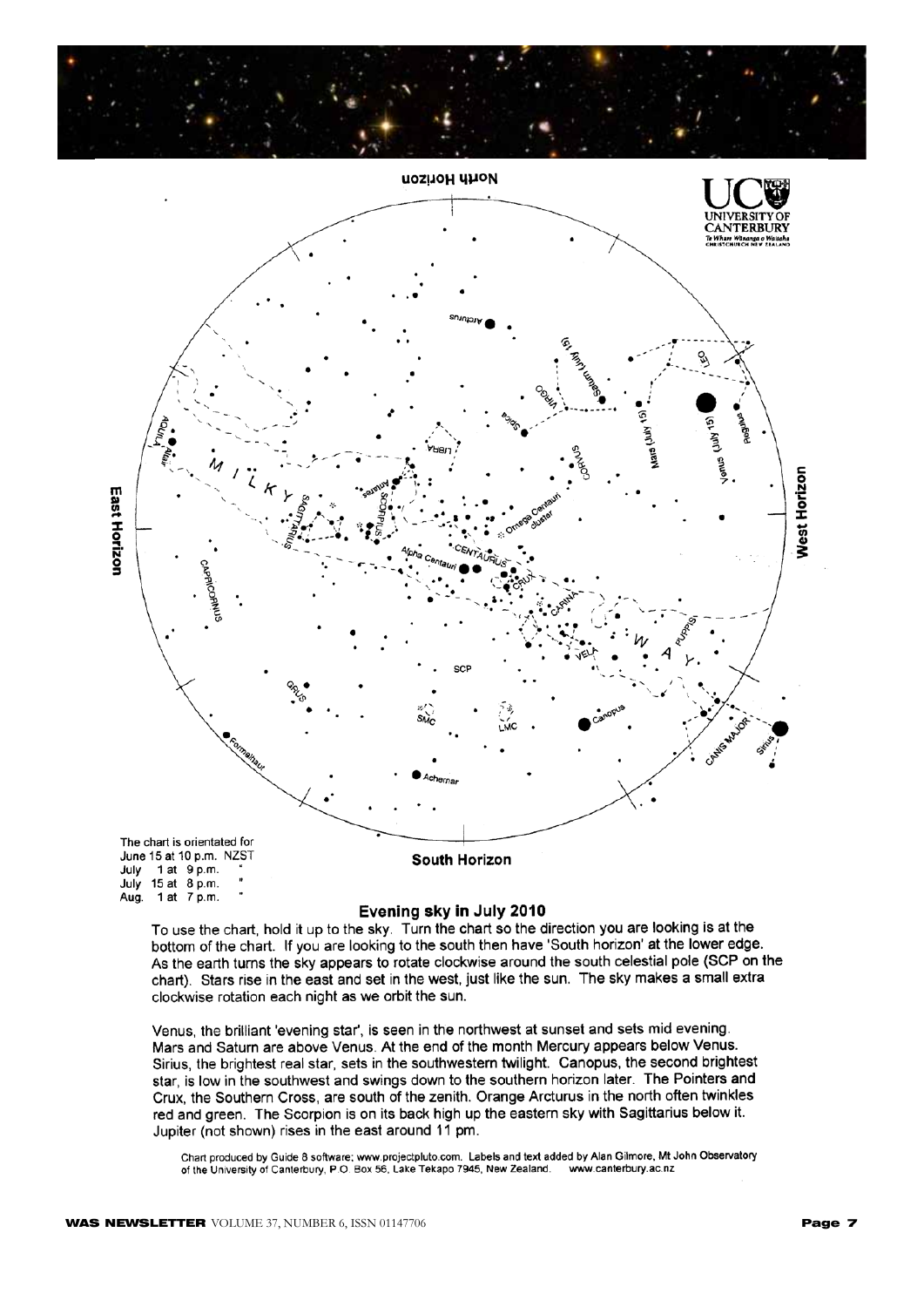

### Heather Cooper & Nigel Henbest

The Couper Henbest talk at Carter Observatory will be at 7pm on Thursday 15th July and entitled "Cosmic Quest".

#### There will be a Gold Coin donation. This will be assist with accommodation and supper.

### Cosmic Quest: a History of Astronomy

*A stunningly illustrated presentation by Heather Couper and Nigel Henbest*

Our glorious night sky is the ultimate landscape. But where do we fit in? For thousands of years humankind has sought to find our place in the Cosmos. Starting with superstition, astronomy has flourished into the most all-embracing of the sciences.

This presentation concentrates on the people and personalities who have asked questions about the Cosmos. Starting with the Greeks, humans have striven to understand the Universe. Does the Sun travel around the Earth; or the Earth around the Sun? What are fearsomelooking comets? How big is the Cosmos?

With each question answered, dozens appear as if from nowhere: black holes, dark matter, planets around other stars, and the ultimate future of our Universe.

And … is there life out there?

### SKYLINE CARPARK

*A short note to confirm that Wellington City Council has taken over the Skyline carpark and entry signage will be installed as soon as we can get it made. Other signage will follow from 1 July 2010.*

The carparks will now be part of the Pay & Display parking proposal going to Council. Here is the text for the temporary entry sign: Wellington Botanic Garden, P120

This Carpark is for visitors to Wellington Botanic Garden, The Cable Car Museum, Carter Observatory, the Cable Car and the Skyline Restaurant only

Answers to BP Stellar Cruxword \*June 2010: Across: *1 Marathon; 7 open; 8 spider; 10 USSR; 11 Big Mac; 13 multiverses; 16 rosier; 18 demo; 20 obiter; 21 deci; 22 disc star.* Down: *2 Alps; 3 AIDR; 4 herbivorous; 5 no agar; 6 beta; 8 summer; 9 isel; 12 Castor; 14 trifid; 15 stet; 17 ones; 18 dips; 19 mega.*

### OBSERVING AT PAUATAHANUI

The next observing evening at Pauatahanui will be on July 10th staring at 7:00 PM. Chris Mongatti will be in charge.

#### Continued from page 5

One of the more striking things I learned from this was that, during the initial cool-down phase after the core collapse of their progenitor star, while dwarfs can emit up to 80% of their energy flux in the form of neutrinos. Finally, a special mention goes to Ross Dickie for his talk A Noctilucent Cloud Observed from Gore. In February 2009 Ross had noticed a long horizontal cloud with an unusual blue tinge low in the astronomical twilight, and wondered if it might be a noctilucent cloud[1]. Not content with speculation, Ross had gone to considerable trouble to check out possible alternative explanations, noting in particular that the event coincided with the Australian bush fires which devastated Victoria at that time. By piecing together information gleaned from the web, including various satellite and meteorological data sources, he was able to demonstrate conclusively that his hoped for noctilucent cloud was in fact a layer of smoke seen at an unusually high altitude. All in all, a great example of how an amateur observer who is prepared to ask a few well directed and intelligent questions, and do a little basic groundwork, can enhance their understanding of even a casual observation such as this by applying the basic principles of scientific inquiry. One of the other functions of the annual conference is to hold the RASNZ AGM, and elect the incoming committee. Special thanks are therefore due to the outgoing president Dr Grant Christie, and Brian Loader who steps aside this year after serving as secretary for many years. Abstracts of all papers are available from the RASNZ website at http://www.rasnz.org.nz/, and the complete set of overheads will be made available to conference attendees over the next few months. As noted, next years conference will be in Napier and it would be great to see a sizable group from WAS attending. Many thanks to Martin for use of his article.

*[1] Noctilucent (night-shining) clouds are formed from ice crystals at altitudes of 75-85 km, occasionally seen late in the summer twilight at latitudes between 50° and 70° north and south of the equator. They remain poorly understood.* 

### Hudson Lecturer for 2010

*Wednesday July 7th 2010: Science House 7:00 – 8:30 PM*

The 2010 Hudson Lecturer is Dr. Melanie Johnson-Hollit of Victoria University of Wellington. The subject of the lecture will be:

### "Exploring Astrophysics in the Radio Renaissance"

Across the world radio astronomers are gearing up for a plethora of new radio telescopes which will herald a vast increase in the sensitivity and allow new and ground-breaking research. At the end of this golden path is the billion-dollar Square Kilometre Array (SKA) telescope, but even before we reach the SKA there will be much exciting new science to be done. In this Hudson lecture I will present an overview of radio astronomy and discuss plans for next generation telescopes and what exceptional science will be produced, by way of example I will focus on research into galaxy clusters - the largest gravitationally bound objects in the Universe.

*John Field*

Branch President

**Page 8 ISSN 01147706, NUMBER 6, VOLUME 37, WAS NEWSLETTER**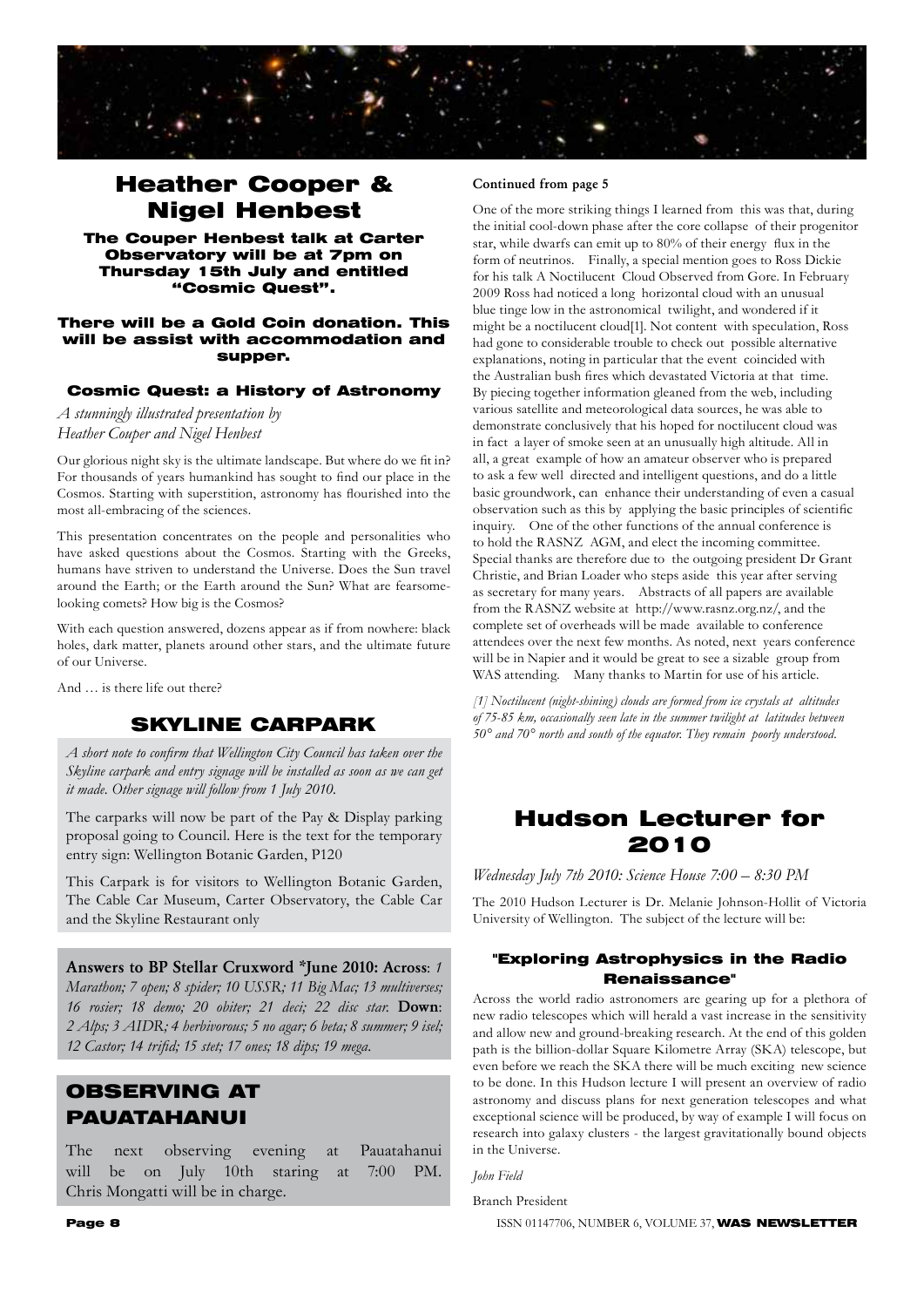

### Continued from page 4

After a busy 40 minutes of carrying bucket loads of concrete to each hole the template was laid of the central pier, levelled and bolts were placed in. The concrete then needed one week to cure before any further work could be done.



#### Day Three

On this day all the piles were cut to the correct level and the floor joists were cut and put in place. All nails and straps are of stainless steel ensuring that we should have no trouble with rusty nails in the future. With the use of a nail gun the job was very easy, beats using the hammer!

#### Day Four

The pier for the telescope was put in place and levelled using lasers and other high-tech gadgets. The pre-painted floor was put in place and a central hole cut out to go around the pier. The outer area was cut to match a 2.4m circle. With that job complete we were ready to attach the dome.

*Next month I will go through installing the dome and aligning the telescope.* 



### Research Astronomy Group Meeting

At the last meeting we floated the idea of holding regular Research group meetings.

We will have an initial meeting at 6:30 PM on Wednesday 7 July at Carter, ie after Council meeting and before the main meeting.

### Items for Discussion:

Areas that we do/could work in?

*(Initials of some who I know are already involved in the topics are shown.)*

- Variable Stars GH, FA, AH, JH, …
- Binary
- Cepheid
- Occultations JT,GB,GH,RI,FA, MF, RB,WK, … see http://was.org.nz/01Occs.html for events near Wellington for several of these types.
	- Minor Planet
	- TNO How did June 4 and June 22 events go?
	- Lunar
	- Grazes July 21 graze ?
	- Close Double stars
- Astrphotography JF
- Comet hunting , Super Nova hunting
- Sunspots
- Aurora PM
- Other ?

### If you are interested in taking part but can't make the meeting let Gordon Hudson or John Talbot know

- Do we want one group or several?
- Who wants to take part in subgroups?
- Should we have some extra web pages set up for each subgroup?
- These would need to be small and simple or we would have to trim some other pages to keep inside our disk quota.

**WAS NEWSLETTER** VOLUME 37, NUMBER 6, ISSN 01147706 **Page 9**